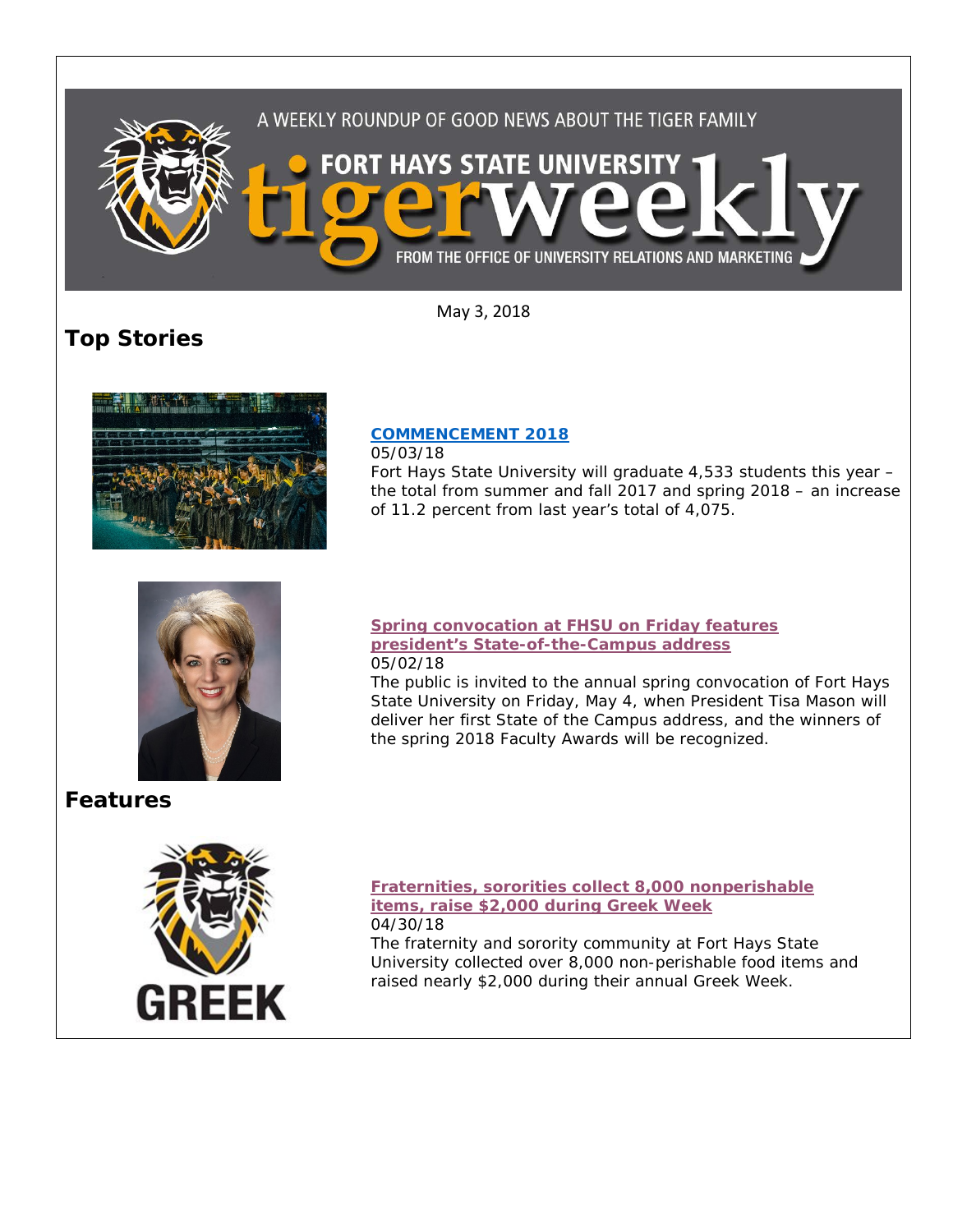

## **Student [organizations raise awareness](https://www.fhsu.edu/news/2018/04/student-organizations-raise-awareness-with-tunnel-of-oppression.html)  [with Tunnel of Oppression](https://www.fhsu.edu/news/2018/04/student-organizations-raise-awareness-with-tunnel-of-oppression.html)** 04/30/18

Fort Hays State University's Office of Inclusion and Diversity Excellence recently teamed up with diverse student organizations to educate the FHSU community on issues of prejudice and privilege through a "Tunnel of Oppression."



#### **[FHSU announces nominees for 2018's](https://www.fhsu.edu/news/2018/05/fhsu-announces-nominees-for-2018s-torch,-pilot-lighthouse-awards.html)  [Torch, Pilot & Lighthouse awards](https://www.fhsu.edu/news/2018/05/fhsu-announces-nominees-for-2018s-torch,-pilot-lighthouse-awards.html)** 05/03/18

Nominees for three top awards have been announced by the Fort Hays State University Alumni Association.

# **Accomplishments and Happenings**



## **[KAMS 2018 completion ceremony](https://www.fhsu.edu/news/2018/05/kams-2018-completion-ceremony-at-fort-hays-state-university-set-for-saturday.html)  [at Fort Hays State University set for Saturday](https://www.fhsu.edu/news/2018/05/kams-2018-completion-ceremony-at-fort-hays-state-university-set-for-saturday.html)** 05/03/18

A total of 32 students will be honored Saturday, May 5, at the eighth annual completion ceremony for the Kansas Academy of Mathematics and Science at Fort Hays State University.



### **[Deneault named Emerging Leader](https://www.fhsu.edu/news/2018/04/deneault-named-emerging-leader-at-national-conference.html)  [at national conference](https://www.fhsu.edu/news/2018/04/deneault-named-emerging-leader-at-national-conference.html)** 04/30/18

Eric Deneault, assistant professor of applied technology at Fort Hays State University, recently earned the 2018 International Technology and Engineering Educators Association Emerging Leader award while attending the 80th annual ITEEA conference in Atlanta, Ga.



**[Award results announced from FHSU's](https://www.fhsu.edu/news/2018/04/award-results-announced-from-fhsus-scholarly-creative-activities-day.html)  [Scholarly & Creative Activities Day](https://www.fhsu.edu/news/2018/04/award-results-announced-from-fhsus-scholarly-creative-activities-day.html)** 04/30/18

Winners have been announced for Fort Hays State University's annual John Heinrichs Scholarly and Creative Activities Day, recognizing the scholarly and creative activities of students and faculty.